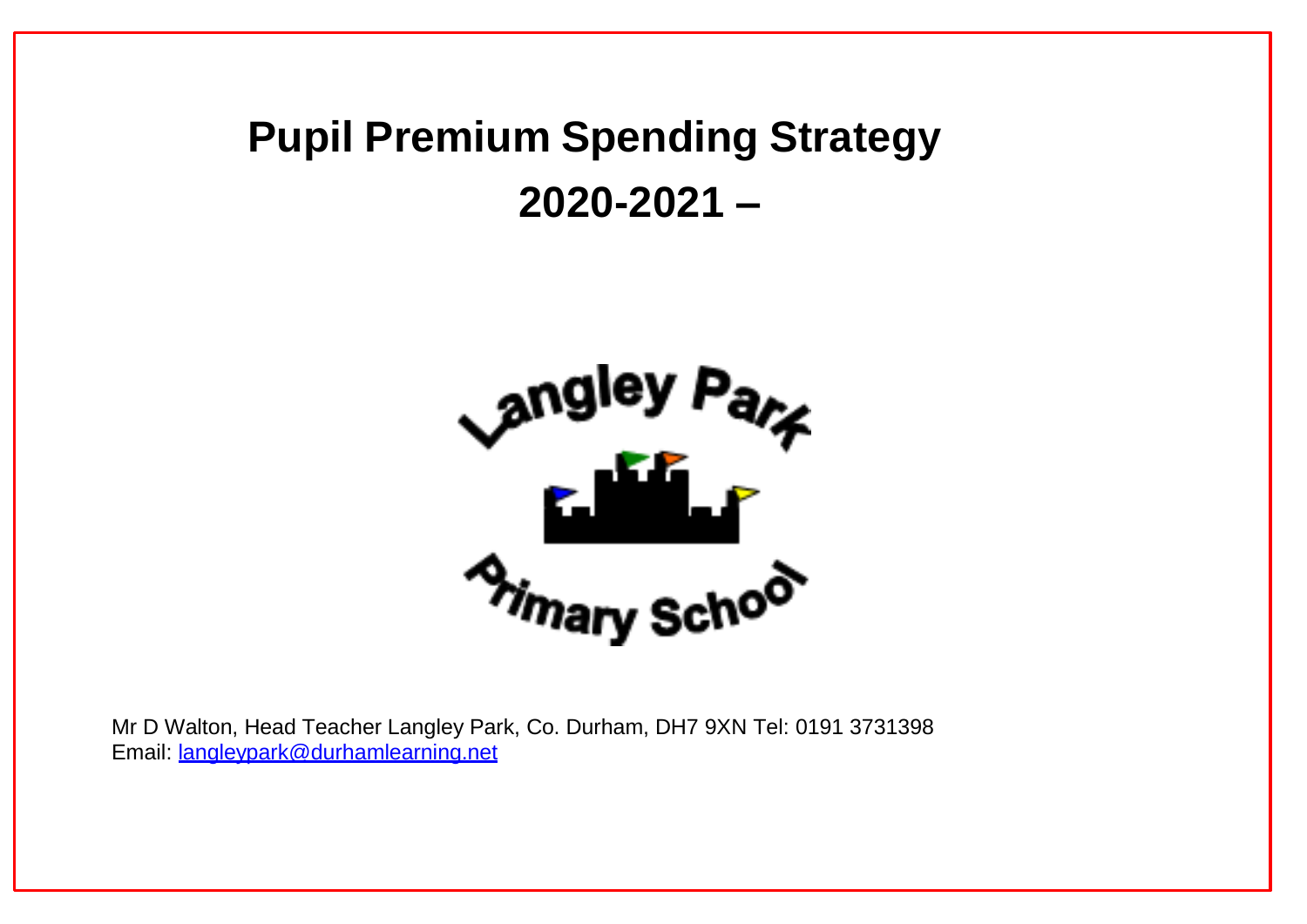## Pupil Premium Strategy –

| <b>Summary Information</b>  |                                                              |                                  |                                                                  |                        |                                                                                                                                                                             |
|-----------------------------|--------------------------------------------------------------|----------------------------------|------------------------------------------------------------------|------------------------|-----------------------------------------------------------------------------------------------------------------------------------------------------------------------------|
| School                      | Langley Park Primary                                         |                                  |                                                                  |                        |                                                                                                                                                                             |
| Academic Year               | 2020-21                                                      | Total PP budget                  | £85.265                                                          | Date of last PP review | January 2020 Zoe<br>Carr (CEO Wise<br><b>Academy Trust</b><br>conducted a Pupil<br>Premium Review,<br>recommendations<br>have aided the<br>formulation of this<br>document) |
| Year Total Number of pupils | R-6 161<br>Nursery & Rainbows (2<br>yo provision) 27 pupils) | Number of Pupils eligible for PP | 54 PP<br><b>EYPP</b><br>est<br>£1890<br>$"$ LAC 3<br><b>PLAC</b> | Date for next review   | January 2021<br>April 2021                                                                                                                                                  |

| Current Attainment - based on 2019 EYFS GLD, PSC, KS1 & KS2 SATs |                     |                                 |  |  |  |
|------------------------------------------------------------------|---------------------|---------------------------------|--|--|--|
|                                                                  | PP Pupils in school | National Average for all pupils |  |  |  |
| % achieving GLD                                                  | 71%                 | 73%                             |  |  |  |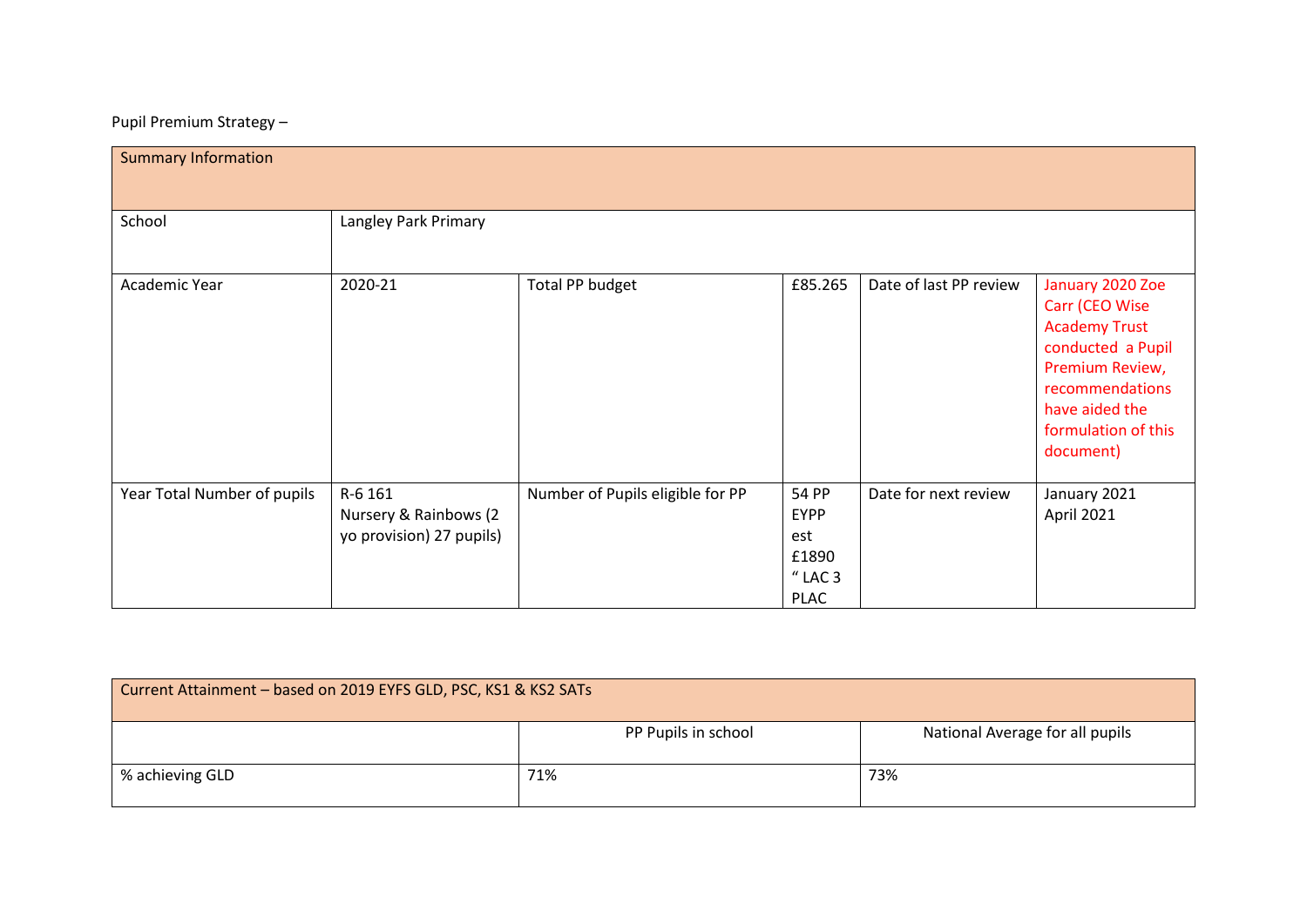| EYFS data was moderated by the LA, the rise in GLD for pp pupils in school was from 38% in 2018 up to 71%                                                                                  |                                                                            |                                                                                                                                                     |  |  |  |  |
|--------------------------------------------------------------------------------------------------------------------------------------------------------------------------------------------|----------------------------------------------------------------------------|-----------------------------------------------------------------------------------------------------------------------------------------------------|--|--|--|--|
| % achieving Phonics Screening Check                                                                                                                                                        | 80%                                                                        | 84%                                                                                                                                                 |  |  |  |  |
|                                                                                                                                                                                            | Year 1 PSC results rose from 56% for pp pupils in school in 2018 up to 80% |                                                                                                                                                     |  |  |  |  |
| % achieving EXS Reading (KS1)                                                                                                                                                              | 15%                                                                        | 79%                                                                                                                                                 |  |  |  |  |
| % achieving EXS Writing (KS1)                                                                                                                                                              | 8%                                                                         | 72%                                                                                                                                                 |  |  |  |  |
| % achieving EXS Mathematics (KS1)                                                                                                                                                          | 23%                                                                        | 79%                                                                                                                                                 |  |  |  |  |
| assessment during the year.                                                                                                                                                                |                                                                            | Year 2 cohort in 2018 (17 pupils) - 23% were SEND, 2 pupils accessed specialist provision for behavioural interventions, 2 pupils went through EHCP |  |  |  |  |
| % achieving EXS Reading (KS2)                                                                                                                                                              | 40%                                                                        | 78%                                                                                                                                                 |  |  |  |  |
| % achieving EXS Writing (KS2)                                                                                                                                                              | 70%                                                                        | 83%                                                                                                                                                 |  |  |  |  |
| % achieving EXS Mathematics (KS2)                                                                                                                                                          | 80%                                                                        | 84%                                                                                                                                                 |  |  |  |  |
| Writing was moderated by LA<br>Progress measures for school PP pupils were: Reading -3.63 (-1.65 all KS2 pupils) Writing 2.76 (3.11 all KS2 pupils) Mathematics 2.04 (1.84 all KS2 pupils) |                                                                            |                                                                                                                                                     |  |  |  |  |

|    | Barriers to future attainment (for pupils eligible for PP)                                                                                  |
|----|---------------------------------------------------------------------------------------------------------------------------------------------|
|    | In-school barriers (issues to be addressed in school such as poor oral language skills)                                                     |
| Α. | Many pupils come from homes that are unable to support a positive reading culture and do not have easy access to quality books and reading  |
|    | environments.                                                                                                                               |
| В. | Attainment of PP pupils in school in some cases is much lower than their peers and despite progressing the difference between non PP pupils |
|    | and pp pupils is not diminished fully by the end of Key Stage 2.                                                                            |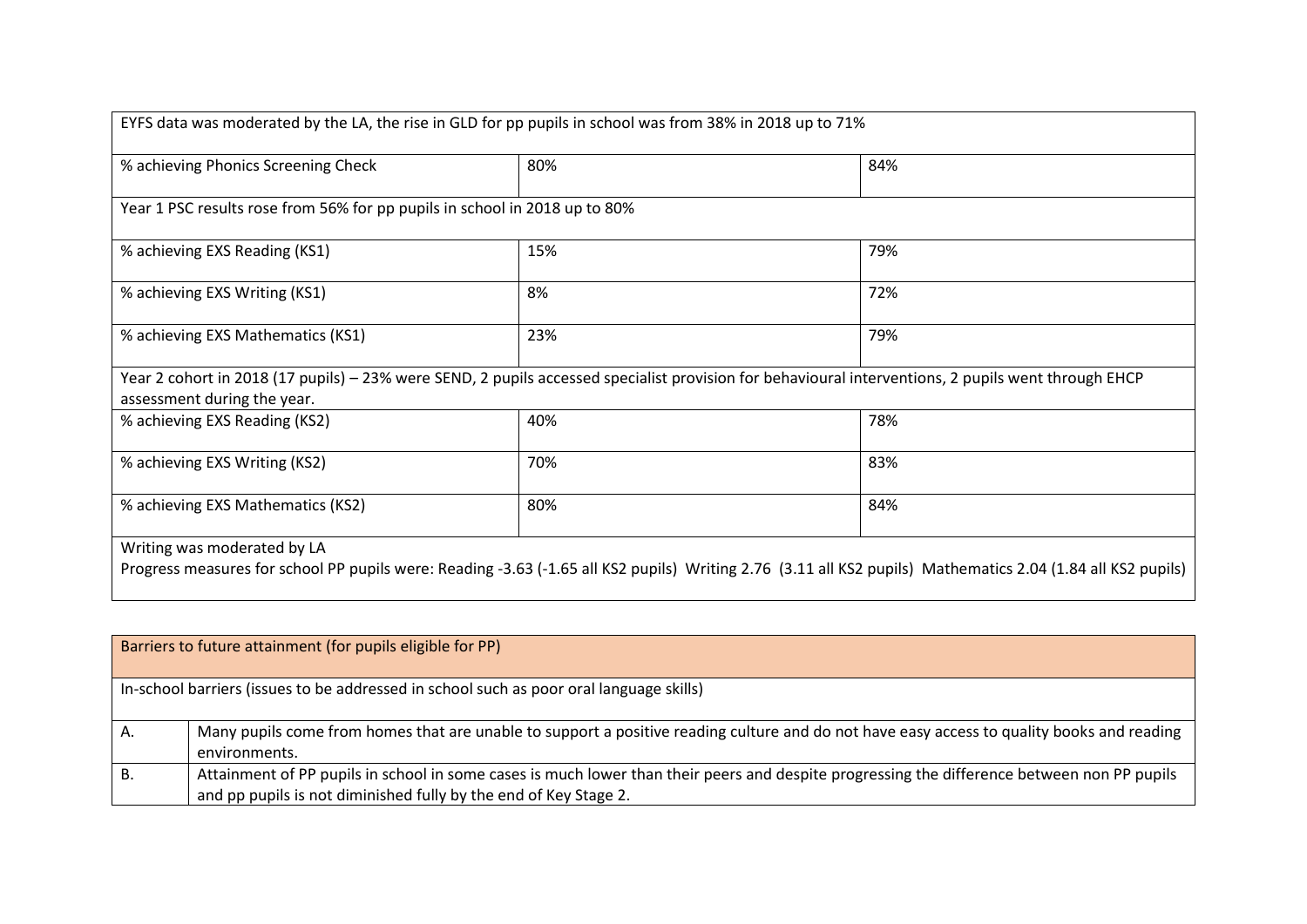| J. | Many pupils have speech and language difficulties which presents as poor communication and understanding of language – they benefit from |
|----|------------------------------------------------------------------------------------------------------------------------------------------|
|    | additional adult support.                                                                                                                |
| D. | Some pupils do not have access to additional opportunities that are needed to provide a rounded education which would lead to raised     |
|    | expectations and aspirations for the future.                                                                                             |

|     | External barriers (issues which also require action outside school, such as low attendance rates)                                                                                                                        |  |  |  |  |
|-----|--------------------------------------------------------------------------------------------------------------------------------------------------------------------------------------------------------------------------|--|--|--|--|
| IE. | Pupil attendance whilst improving is still an area of focus for the school, PP pupil's lower attendance is a barrier for a number of pupils in<br>school.                                                                |  |  |  |  |
| F.  | Many pupils have very limited opportunities to visit areas outside of their immediate community. This means they have a poor range of<br>experiences to draw upon and apply to many areas of their education.            |  |  |  |  |
| G.  | A number of our disadvantaged pupils and families require significant social, emotional and financial support. There is an increase in<br>difficulties around adult mental health and the support available to families. |  |  |  |  |

| <b>Desired Outcomes</b> |                                                                                       |                                                                                                |
|-------------------------|---------------------------------------------------------------------------------------|------------------------------------------------------------------------------------------------|
|                         | Desired outcomes and how they will be measured                                        | Success criteria                                                                               |
| Α.                      | PP pupils to have more opportunities to read in school and at home, as well as having | PP reading attainment to improve (measured from                                                |
|                         | greater access to high quality texts.                                                 | internal tracking and statutory testing). Records from                                         |
|                         |                                                                                       | Accelerated Reader and home reading diaries to<br>show improvements in pupil's engagement with |
|                         |                                                                                       | texts.                                                                                         |
|                         |                                                                                       | Phonics provision to improve across school.                                                    |
| <b>B.</b>               | Ensure PP pupils have a broad and balanced curriculum which accelerates their         | Attainment and progress for PP pupils to improve.                                              |
|                         | progress to diminish the difference between themselves and their non PP peers.        | Knowledge engaged curriculum established.                                                      |
|                         | Pupils in EYFS to have access to high quality teaching and learning along with high   | BLAST intervention for targeted pupils.                                                        |
|                         | levels of modelled speech and language.                                               | Staff to explicitly model language and vocabulary to                                           |
|                         |                                                                                       | pupils.                                                                                        |
|                         |                                                                                       | Progress in speech and language acquisition to be                                              |
|                         |                                                                                       | tracked termly.                                                                                |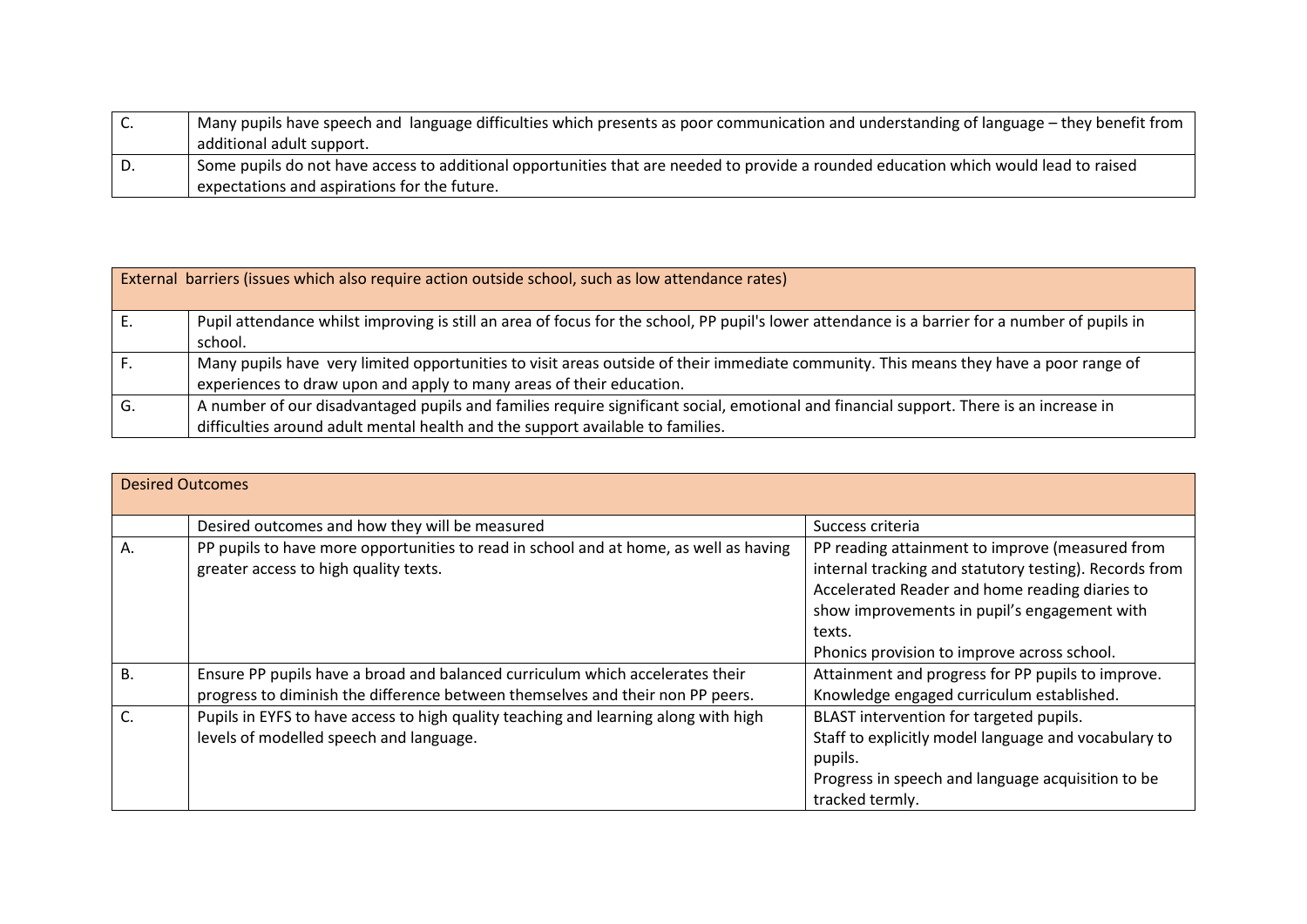| D. | All pupils to have opportunities to engage with 'experts' over the course of their    | PP pupils to have experience of STEM, IT,              |
|----|---------------------------------------------------------------------------------------|--------------------------------------------------------|
|    | education and to see first hand the opportunities available.                          | professional authors and links to Universities over    |
|    |                                                                                       | their life in school.                                  |
| Е. | PP pupils to attend school more regularly and diminish the difference with non PP.    | Attendance data shows gap is closing and PP pupil      |
|    |                                                                                       | attendance is improving. Case studies and pupil        |
|    |                                                                                       | referrals will evidence success.                       |
| F. | Financial barriers to be removed for all pupils in school to access clubs, visits and | No pupils to not attend trips or residential due to    |
|    | residentials.                                                                         | financial constraints.                                 |
| G. | Increased awareness of SEMH, improved life chances for PP pupils through an           | CPOMs used to cascade messages to all staff involved   |
|    | enriched curriculum.                                                                  | with families experiencing 'issues' at home.           |
|    |                                                                                       | School to have an approachable, 'open door' policy     |
|    |                                                                                       | for all parents and offer support and advice for those |
|    |                                                                                       | most in need so that pupil's success at school is not  |
|    |                                                                                       | impeded by parent's issues.                            |
|    |                                                                                       |                                                        |

Planned Expenditure

Quality Education for all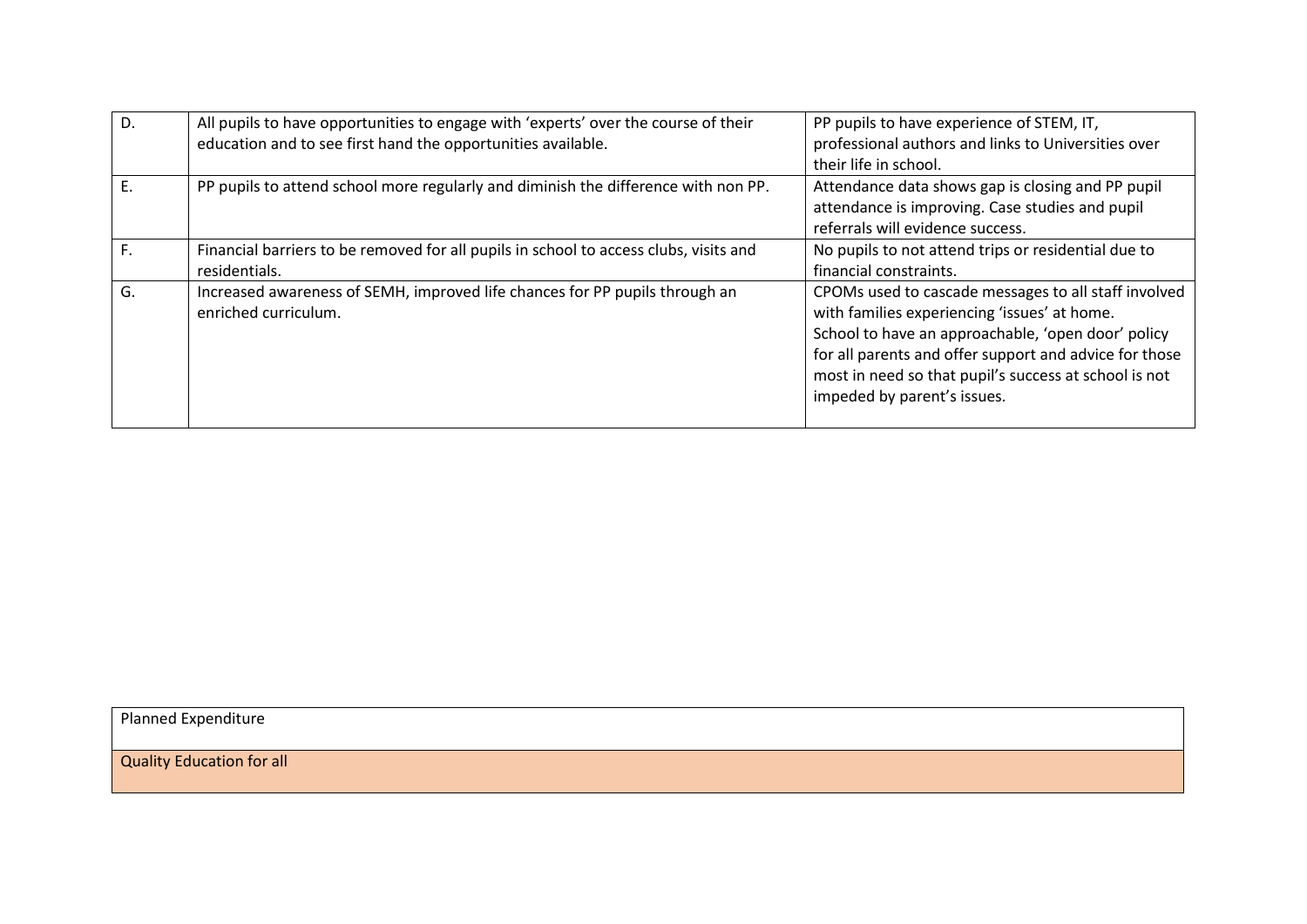| Desired<br>Outcome | Chosen<br>action/approach                                                                            | What is the evidence and rationale for this choice?                                                                                                                                                                                                                                                                                  | How will you<br>ensure it is<br>implemented<br>well?                                                                                                                                                                                                                                                           | Staff<br>lead | When will you<br>review<br>implementation?           |
|--------------------|------------------------------------------------------------------------------------------------------|--------------------------------------------------------------------------------------------------------------------------------------------------------------------------------------------------------------------------------------------------------------------------------------------------------------------------------------|----------------------------------------------------------------------------------------------------------------------------------------------------------------------------------------------------------------------------------------------------------------------------------------------------------------|---------------|------------------------------------------------------|
| А.                 | Improve provision<br>of systematic<br>synthetic phonics<br>teaching<br>throughout school<br>(RWInc). | Phonics approaches have been consistently found to be<br>effective in supporting younger readers to master the basics<br>of reading, with an average impact of an additional four<br>months' progress.<br>EEF<br>https://educationendowmentfoundation.org.uk/evidence-<br>summaries/teaching-learning-toolkit/phonics/#effectiveness | <b>Staff CPD</b><br>prioritised<br>Robust monitoring<br>of phonics<br>provision<br>Ruth Miskin face<br>to face days<br>booked and action<br>plans followed<br>Aspirational target<br>set for year 1<br>cohort in PSC<br>KS 2 staff to have<br>their training<br>updated and<br>resources readily<br>available. | ES            | <b>Nov 2020</b><br>April 2021<br>June 2021           |
| А.                 | Increase pupil's<br>reading focus and<br>range of texts they<br>read through more                    | Careful 'levelling' of pupil's reading books and motivational<br>aspects of AR have been proven to make a positive impact on<br>pupil's reading                                                                                                                                                                                      | Weekly reading<br>certificates for<br>whole school<br>assemblies                                                                                                                                                                                                                                               | ES DW         | Oct 2020<br>Mar 2021<br><b>July 2021</b><br>(termly) |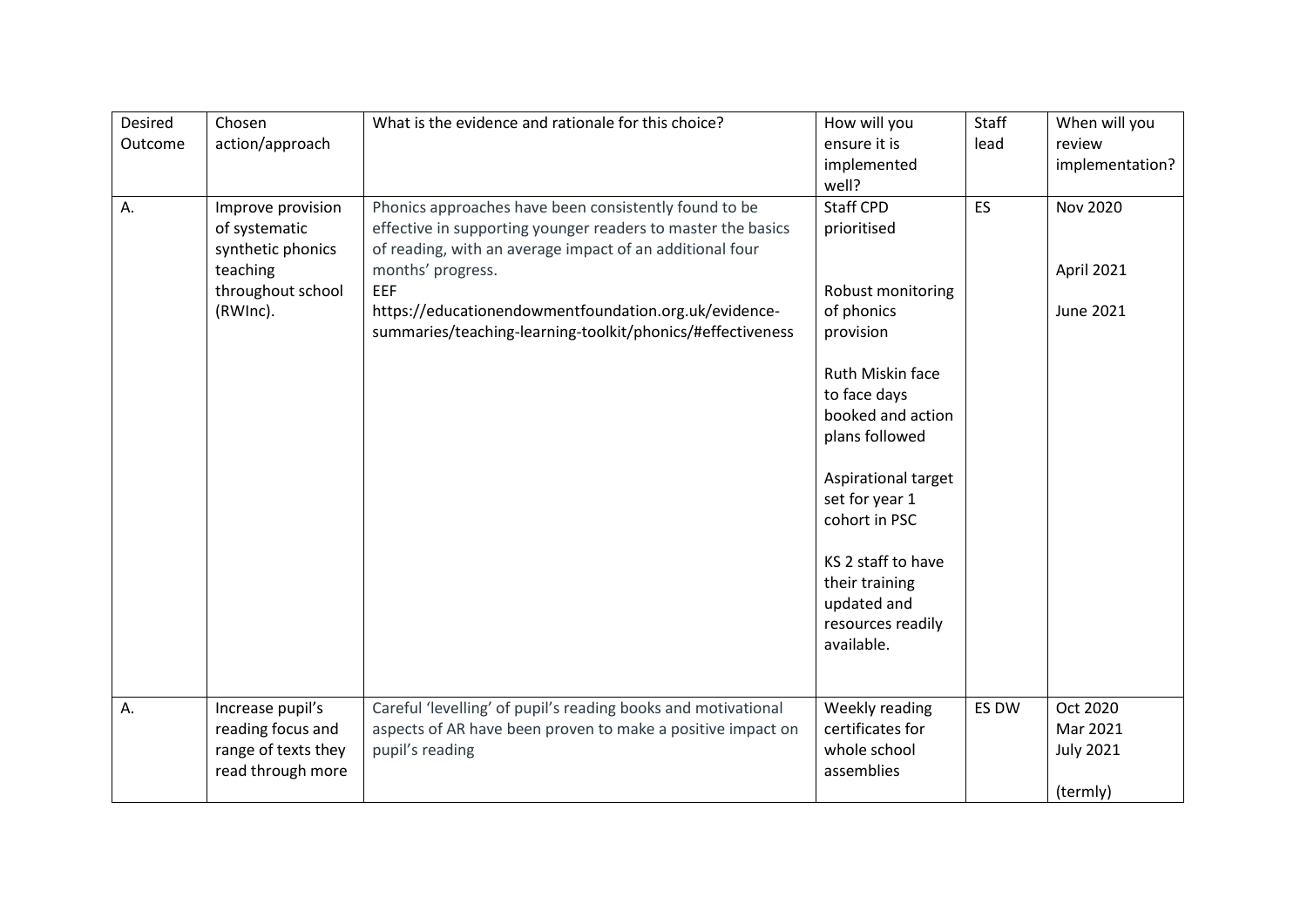| effective use of          | http://www.renlearn.co.uk/wp-                   | Ensure                |  |
|---------------------------|-------------------------------------------------|-----------------------|--|
| <b>Accelerated Reader</b> | content/uploads/2015/03/EEF-Accelerated-Reader- | Motivational          |  |
|                           | Summary.pdf                                     | charts in all classes |  |
|                           |                                                 | using AR              |  |
|                           |                                                 |                       |  |
|                           |                                                 | English Co-           |  |
|                           |                                                 | ordinator to          |  |
|                           |                                                 |                       |  |
|                           |                                                 | monitor class and     |  |
|                           |                                                 | pupil use of AR as    |  |
|                           |                                                 | well as monitoring    |  |
|                           |                                                 | impact.               |  |
|                           |                                                 |                       |  |
|                           |                                                 | NTS attainment        |  |
|                           |                                                 | data and STAR         |  |
|                           |                                                 | assessments to        |  |
|                           |                                                 | highlight successes   |  |
|                           |                                                 | and target pupils     |  |
|                           |                                                 | for extra             |  |
|                           |                                                 | interventions.        |  |
|                           |                                                 |                       |  |
|                           |                                                 | Transitional          |  |
|                           |                                                 | reading materials     |  |
|                           |                                                 | available for those   |  |
|                           |                                                 | pupils who have       |  |
|                           |                                                 | recently              |  |
|                           |                                                 | completed the         |  |
|                           |                                                 | phonics               |  |
|                           |                                                 | programme and         |  |
|                           |                                                 | who are just          |  |
|                           |                                                 | moving onto           |  |
|                           |                                                 | Accelerated           |  |
|                           |                                                 | Reader.               |  |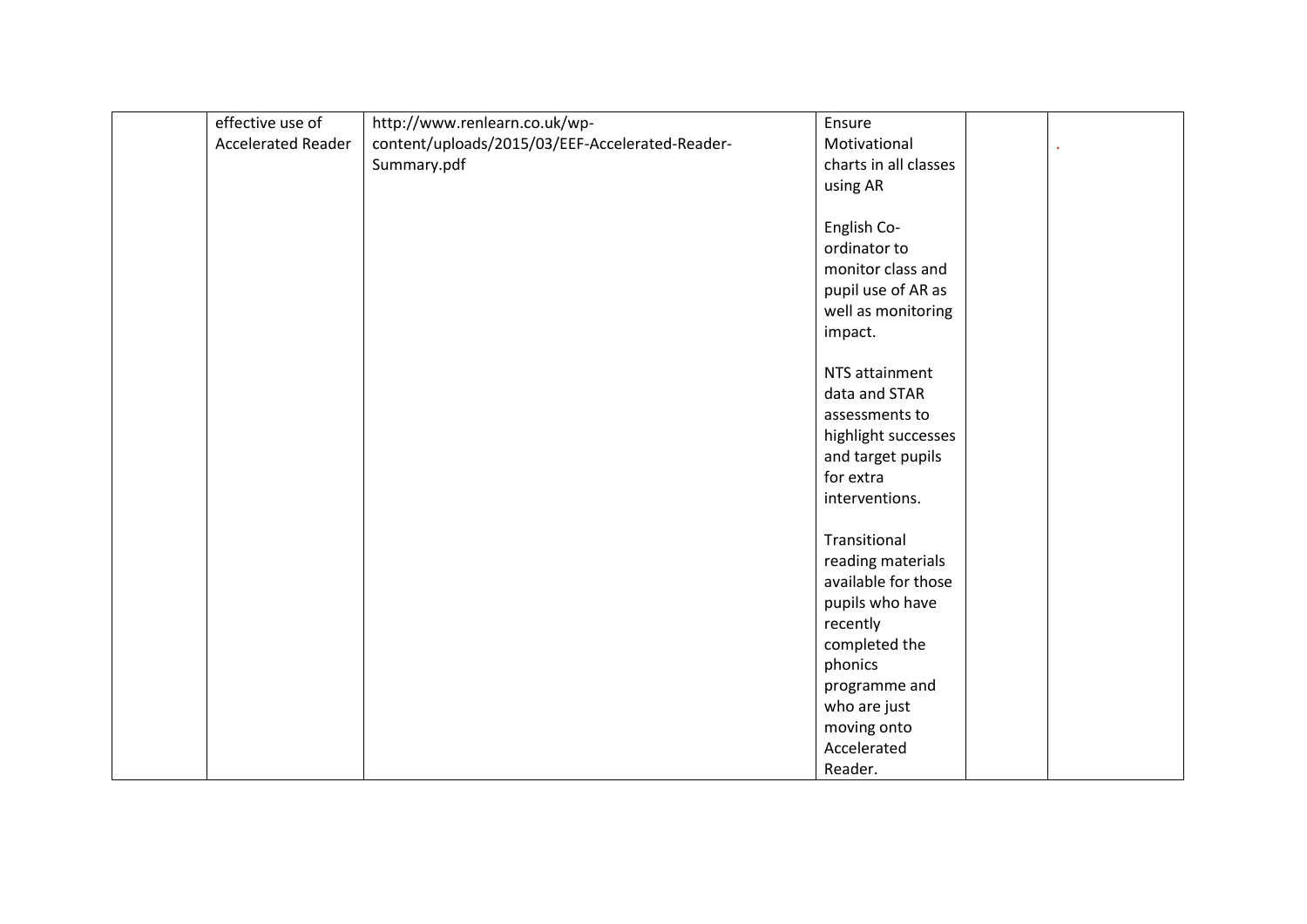| A. | Teach reading         | In order to build upon children's phonics used to build up | English lead to      | ES DW | Dec 2020         |
|----|-----------------------|------------------------------------------------------------|----------------------|-------|------------------|
|    | comprehension         | words reading comprehension strategies to be explicitly    | monitor discrete     |       | Mar 2021         |
|    | skills discretely for | taught.                                                    | teaching of          |       | <b>July 2021</b> |
|    | pupils in Key stage   | https://educationendowmentfoundation.org.uk/evidence-      | reading              |       |                  |
|    | $1$ and $2$           | summaries/teaching-learning-toolkit/reading-comprehension- | comprehension        |       | (termly)         |
|    |                       | strategies/                                                | skills by class      |       |                  |
|    |                       |                                                            | novel/book           |       |                  |
|    |                       |                                                            | approach and         |       |                  |
|    |                       |                                                            | agreed               |       |                  |
|    |                       |                                                            | programmes for       |       |                  |
|    |                       |                                                            | Key stage 1 and 2.   |       |                  |
|    |                       |                                                            |                      |       |                  |
|    |                       |                                                            | Staff to be assisted |       |                  |
|    |                       |                                                            | so that teaching of  |       |                  |
|    |                       |                                                            | reading              |       |                  |
|    |                       |                                                            | comprehension        |       |                  |
|    |                       |                                                            | focusses on the      |       |                  |
|    |                       |                                                            | key advice from      |       |                  |
|    |                       |                                                            | the EEF 'Improving   |       |                  |
|    |                       |                                                            | Literacy in KS2'     |       |                  |
|    |                       |                                                            | report.              |       |                  |
|    |                       |                                                            |                      |       |                  |
|    |                       |                                                            | English lead to re-  |       |                  |
|    |                       |                                                            | energise and         |       |                  |
|    |                       |                                                            | improve our          |       |                  |
|    |                       |                                                            | reading offer        |       |                  |
|    |                       |                                                            | focussing on a       |       |                  |
|    |                       |                                                            | strong 'spine' of    |       |                  |
|    |                       |                                                            | key books and        |       |                  |
|    |                       |                                                            | novels all pupils    |       |                  |
|    |                       |                                                            | will have access to  |       |                  |
|    |                       |                                                            | during their time    |       |                  |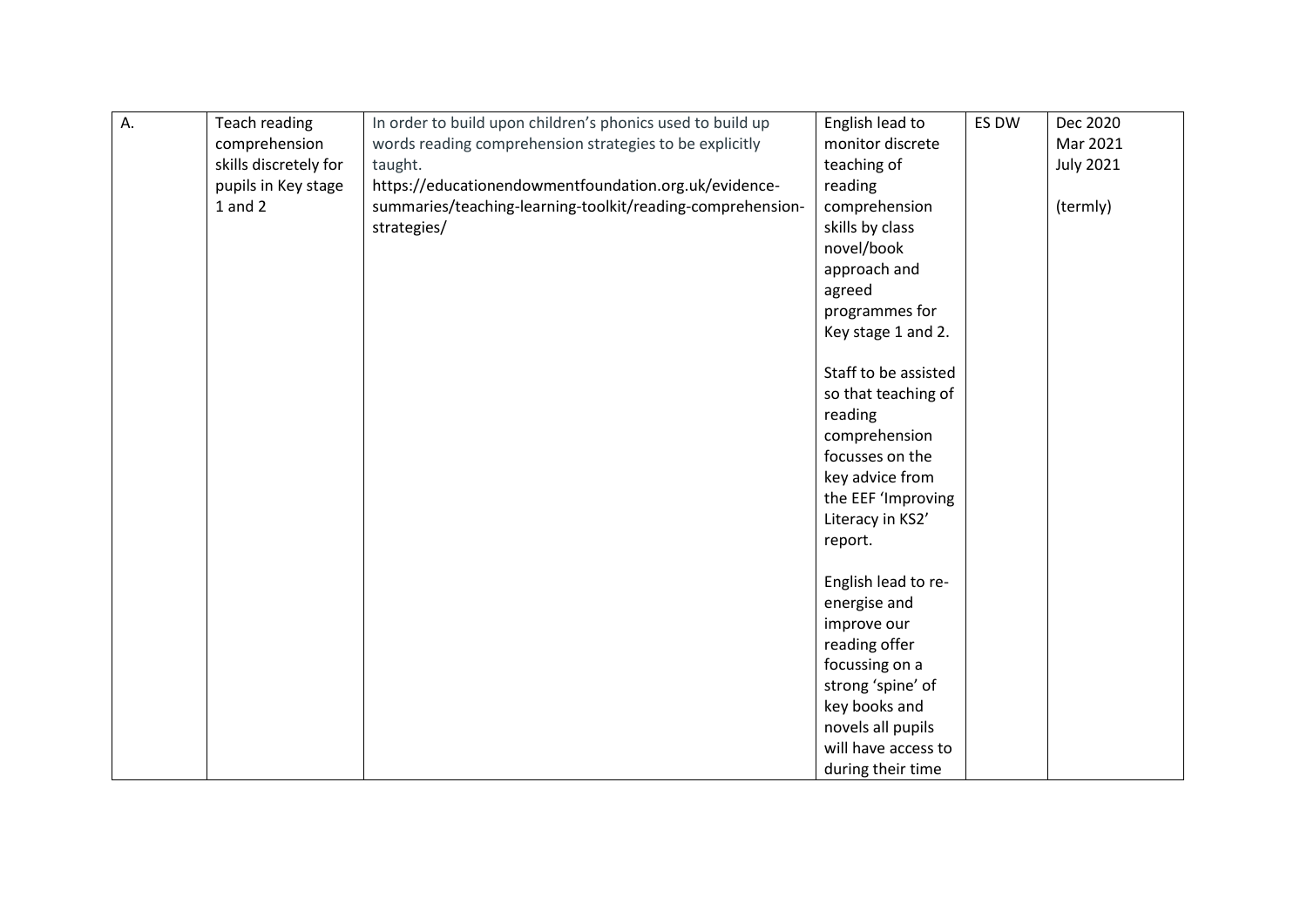|           |                                                                                                                         |                                                                                                                                                                                                                     | in our school.<br>throughout school                                                                                                                                                                                                                                                                       |                                                        |                                                      |
|-----------|-------------------------------------------------------------------------------------------------------------------------|---------------------------------------------------------------------------------------------------------------------------------------------------------------------------------------------------------------------|-----------------------------------------------------------------------------------------------------------------------------------------------------------------------------------------------------------------------------------------------------------------------------------------------------------|--------------------------------------------------------|------------------------------------------------------|
| B         | Improve<br>effectiveness of<br>feedback given to<br>pupils focus to look<br>at immediate<br>feedback within<br>lessons. | Effective feedback given to pupils is paramount to driving<br>progress and attainment on an upward trajectory.<br>https://educationendowmentfoundation.org.uk/school-<br>themes/feedback-monitoring-pupil-progress/ | Robust monitoring<br>of pupil's work,<br>pupil voice and<br>lesson<br>observations to<br>show where<br>feedback is<br>effectively moving<br>on pupil's learning,<br>staff CPD to upskill<br>less effective<br>practitioners.<br>Use of IT to model<br>effective feedback<br>and high quality<br>modelling | <b>DW</b><br><b>ES</b><br>LB<br><b>CT</b>              | Half termly<br>Following<br>monitoring<br>timetable. |
| <b>B.</b> | Mastery approach<br>to teaching of<br>mathematics for<br>Key stage 1 and 2<br>embedded.                                 | Small step learning allows pupils to have a deeper<br>understanding of mathematical concepts.<br>https://educationendowmentfoundation.org.uk/projects-and-<br>evaluation/projects/mathematics-mastery/              | School to continue<br>work with NCETM<br>hub.<br><b>Mathematics</b><br>action plan written<br>and adhered to<br>linking maths<br>specialist teacher<br>from Stanley<br>Learning                                                                                                                           | LB DW<br><b>SS</b><br>(maths<br>specialist<br>teacher) | Oct 2020<br>onwards<br><b>Half Termly</b>            |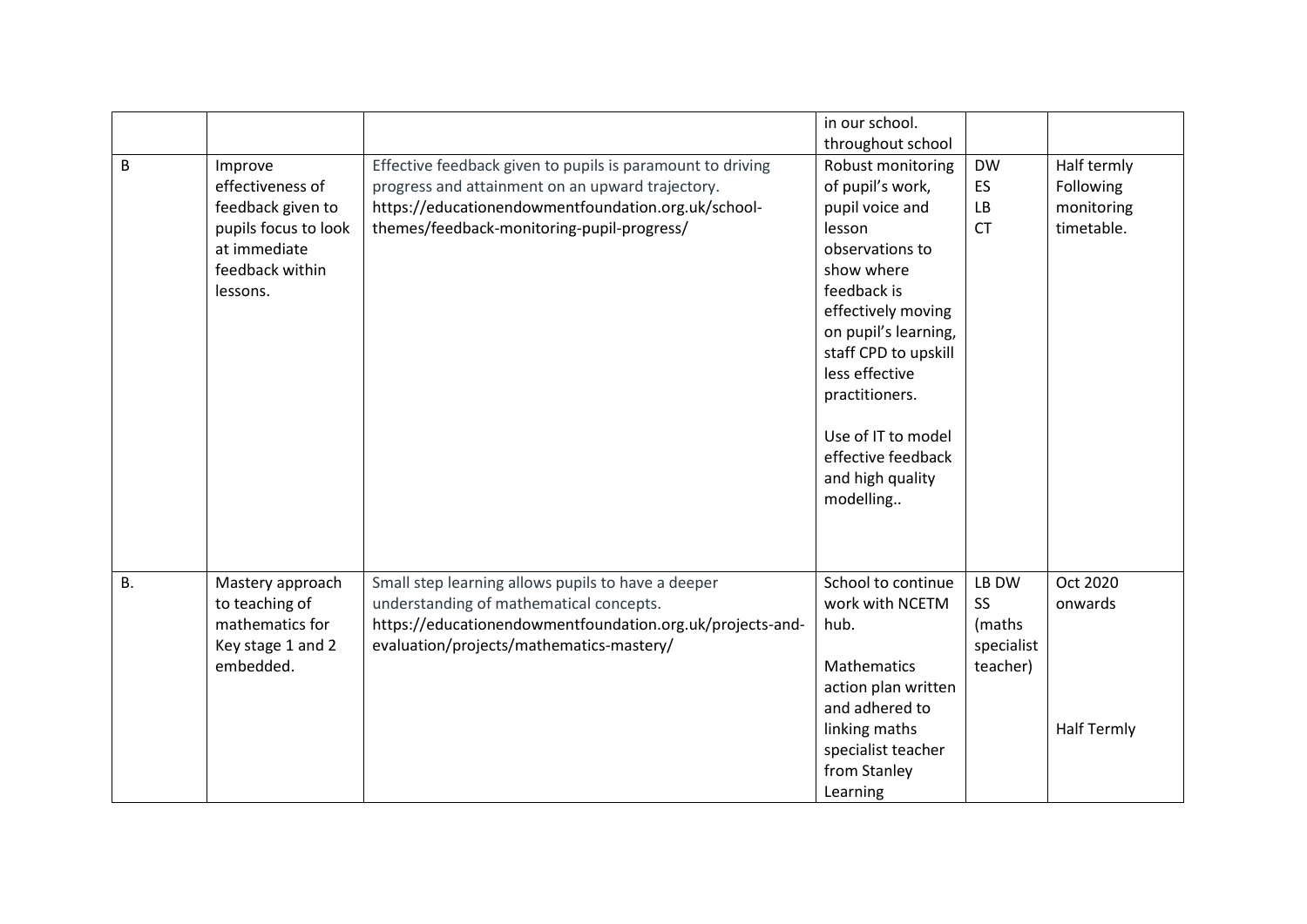|              |                                                                                                               |                                                                                                                                                                                                                                                                                                                                         | Partnership and<br>staff in school.                                                                             |             |                                                      |
|--------------|---------------------------------------------------------------------------------------------------------------|-----------------------------------------------------------------------------------------------------------------------------------------------------------------------------------------------------------------------------------------------------------------------------------------------------------------------------------------|-----------------------------------------------------------------------------------------------------------------|-------------|------------------------------------------------------|
|              |                                                                                                               |                                                                                                                                                                                                                                                                                                                                         | Staff CPD, regular<br>meetings,<br>increased<br>monitoring of<br>teaching and<br>pupil's work.                  |             |                                                      |
|              |                                                                                                               |                                                                                                                                                                                                                                                                                                                                         | Resources to<br>support teaching<br>and learning<br>(physical and<br>teaching<br>resources).                    |             |                                                      |
|              |                                                                                                               |                                                                                                                                                                                                                                                                                                                                         | Termly data<br>scrutinised and<br>cohort<br>conversations to<br>spotlight pupils<br>requiring<br>interventions. |             |                                                      |
| <b>B. G.</b> | Targeted teaching<br>and small class size<br>for group of PP<br>requiring a more<br>nurturing<br>environment. | Allowing one cohort to have their own teacher rather than<br>separating into other classes will give pupils the environment<br>to make better progress. Research shows that extremely small<br>classes with quality teaching can have marked improvements<br>in progress made.<br>https://educationendowmentfoundation.org.uk/evidence- | CPOMs to show<br>reduction in<br>behavioural<br>incidents.<br>Pupils to be                                      | DW CT<br>LB | Dec 2020<br>Mar 2021<br><b>July 2021</b><br>(termly) |
|              |                                                                                                               | summaries/teaching-learning-toolkit/reducing-class-size/                                                                                                                                                                                                                                                                                | successful in their<br>learning as<br>evidenced in                                                              |             |                                                      |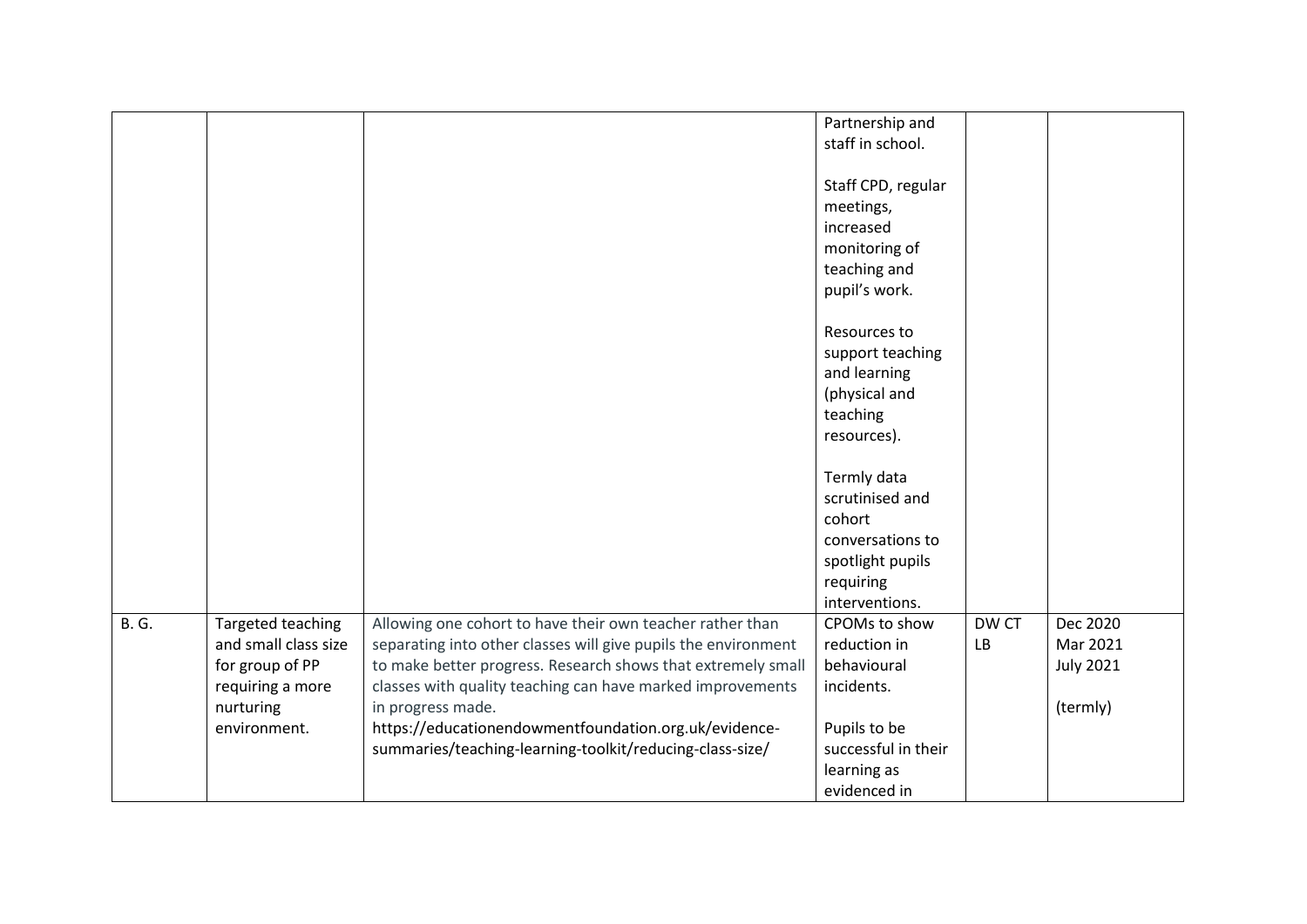|          |                                                                                                                                                                               |                                                                                                                                                                                                                                                                                                                                                                                                   | books, pupil voice,<br>parentview/voice.<br>Attainment to<br>show an upward<br>trend throughout<br>the year.                                                                                                                                                                                                                                                                                                           |                     |                                         |
|----------|-------------------------------------------------------------------------------------------------------------------------------------------------------------------------------|---------------------------------------------------------------------------------------------------------------------------------------------------------------------------------------------------------------------------------------------------------------------------------------------------------------------------------------------------------------------------------------------------|------------------------------------------------------------------------------------------------------------------------------------------------------------------------------------------------------------------------------------------------------------------------------------------------------------------------------------------------------------------------------------------------------------------------|---------------------|-----------------------------------------|
| B.G.E, D | Establishing a<br>knowledge engaged<br>curriculum across<br>school where<br>knowledge is<br>organised and<br>sequenced to build<br>on previous<br>learning and<br>experience. | Disadvantaged pupils in many households do not gain the rich<br>vocabulary of their non disadvantaged peers, school has to do<br>all that is possible to address this imbalance.<br>https://educationendowmentfoundation.org.uk/resources/teaching-<br>learning-toolkit/mastery-learning<br>EEF research suggests a gain of 5 months when children are<br>offered challenge within the curriculum | Geography and<br>History model of<br>curriculum<br>development in<br>school to be used<br>as blue print for<br>success in other<br>subjects.<br>CT to model and<br>advise curriculum<br>development in<br>other subjects.<br>GR-Science<br>DW-Art and DT<br>$YR - PE$<br>$LB - Music$ and<br>MfL<br>$SLA - to$ discuss<br>with all subject<br>leaders over the<br>year curriculum<br>development and<br>evidence using | CT DW<br>$SLA - DG$ | Termly Dec 2020<br>Apr 2021<br>Jul 2021 |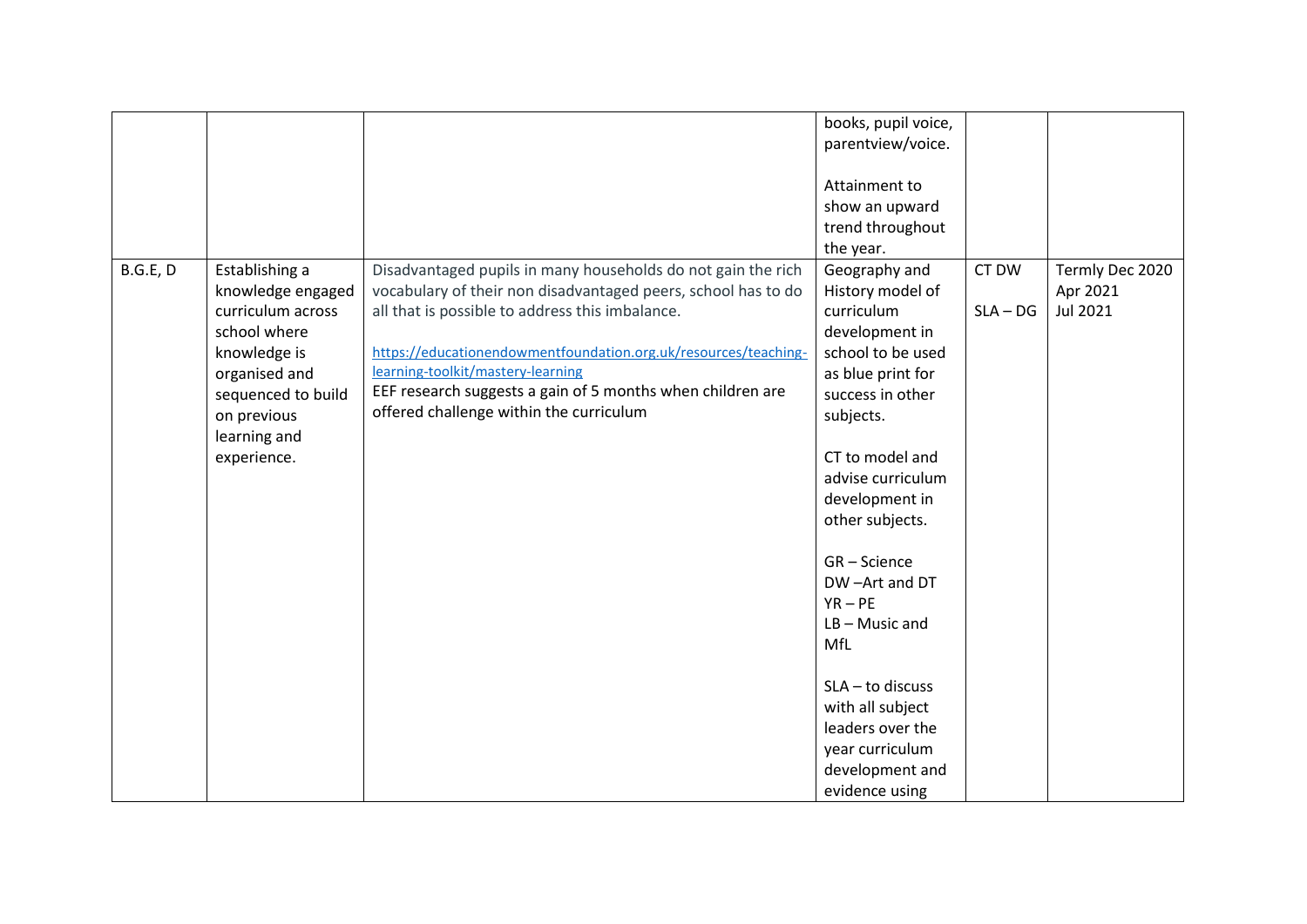|    |                                                                                                                                    |                                                                                                                                                                                                                                                                                                                                                                                                                                                                                                                                                                                                                                                                                                                                                                                  | pupil work and<br>pupil voice.<br>LA-HealthCheck<br>to validate school's<br>curriuclum<br>development and<br>SEF.                                                                                                                                                                                                                                                                   |                   |                                         |
|----|------------------------------------------------------------------------------------------------------------------------------------|----------------------------------------------------------------------------------------------------------------------------------------------------------------------------------------------------------------------------------------------------------------------------------------------------------------------------------------------------------------------------------------------------------------------------------------------------------------------------------------------------------------------------------------------------------------------------------------------------------------------------------------------------------------------------------------------------------------------------------------------------------------------------------|-------------------------------------------------------------------------------------------------------------------------------------------------------------------------------------------------------------------------------------------------------------------------------------------------------------------------------------------------------------------------------------|-------------------|-----------------------------------------|
| C. | Experienced and<br>qualified EYFS staff<br>to teach in nursery<br>settings and to lead<br>EYFS ensuring high<br>quality provision. | On entry assessment shows a high number of pupils who<br>enter our EYFS below the typical level of development. Highly<br>qualified staff ensure pupil's needs are met and early<br>identification of necessary intervention is identified and acted<br>upon. Communication and language acquisition is paramount<br>for these pupils.<br>https://educationendowmentfoundation.org.uk/evidence-<br>summaries/early-years-toolkit/communication-and-language-<br>approaches/<br>High staffing ratios to allow for more quality and frequency<br>adult interaction with all pupils with a focus on speech,<br>communication and language.<br>Launchpad for Literacy to be introduced into EYFS setting and<br>to then become the foundation and driver for the EYFS<br>curriculum. | Monitoring to<br>show provision is<br>improving and<br>better meeting the<br>needs of the<br>learners.<br>Staff explicitly<br>model and<br>immerse pupils in<br>a vocabulary rich<br>environment<br>evidenced in<br>learning walks and<br>monitoring.<br>School taking part<br>in Early Excellence<br>cluster accessing<br>CPD for all EYFS<br>staff and clear<br>insights into the | DW GR<br>SLA - DG | Termly Dec 2020<br>Apr 2021<br>Jul 2021 |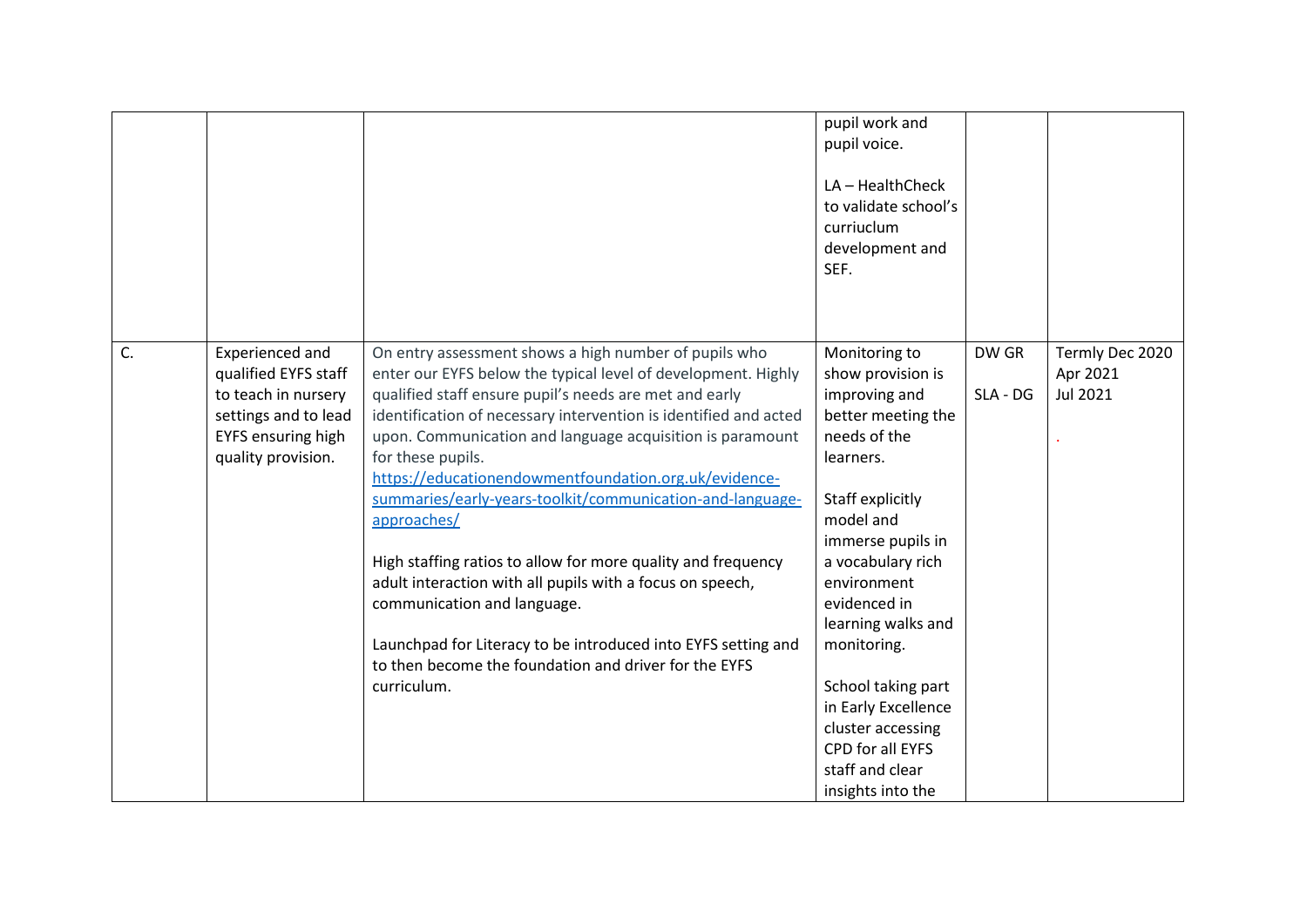|  | best practise<br>available for our<br>pupils. |  |
|--|-----------------------------------------------|--|
|  | EYFS lead (GR) &<br>HT                        |  |

| Planned Expenditure     |                                                                                                                                                        |                                                                                                                                                                             |                                                                                                                                                  |                                               |                                                                  |  |
|-------------------------|--------------------------------------------------------------------------------------------------------------------------------------------------------|-----------------------------------------------------------------------------------------------------------------------------------------------------------------------------|--------------------------------------------------------------------------------------------------------------------------------------------------|-----------------------------------------------|------------------------------------------------------------------|--|
|                         |                                                                                                                                                        |                                                                                                                                                                             |                                                                                                                                                  |                                               |                                                                  |  |
| <b>Targeted Support</b> |                                                                                                                                                        |                                                                                                                                                                             |                                                                                                                                                  |                                               |                                                                  |  |
| Α.                      | 1:1 phonics<br>interventions in<br>place for pupils<br>requiring them with<br>a focus on the lowest<br>attaining 20% of<br>readers accessing<br>RWInc. | The lowest attaining readers in Key stage (lowest 20%)<br>Require the most support and intervention to rapidly<br>make progress to diminish the difference from their peers | <b>Ruth Miskin</b><br>consultant to work<br>alongside Phonics<br>and early reading<br>lead to monitor<br>and improve<br>provision for<br>pupils. | ES DW<br>Ruth<br>Miskin<br>Consultant<br>(PD) | Half termly<br>until Dec 2020<br>Fortnightly Jan<br>$-$ Jun 2021 |  |
|                         |                                                                                                                                                        |                                                                                                                                                                             | Rigorous tracking<br>of RWInc groups.<br><b>Explicit modelling</b><br>of proven best<br>practise in RWInc<br>delivery using staff                |                                               |                                                                  |  |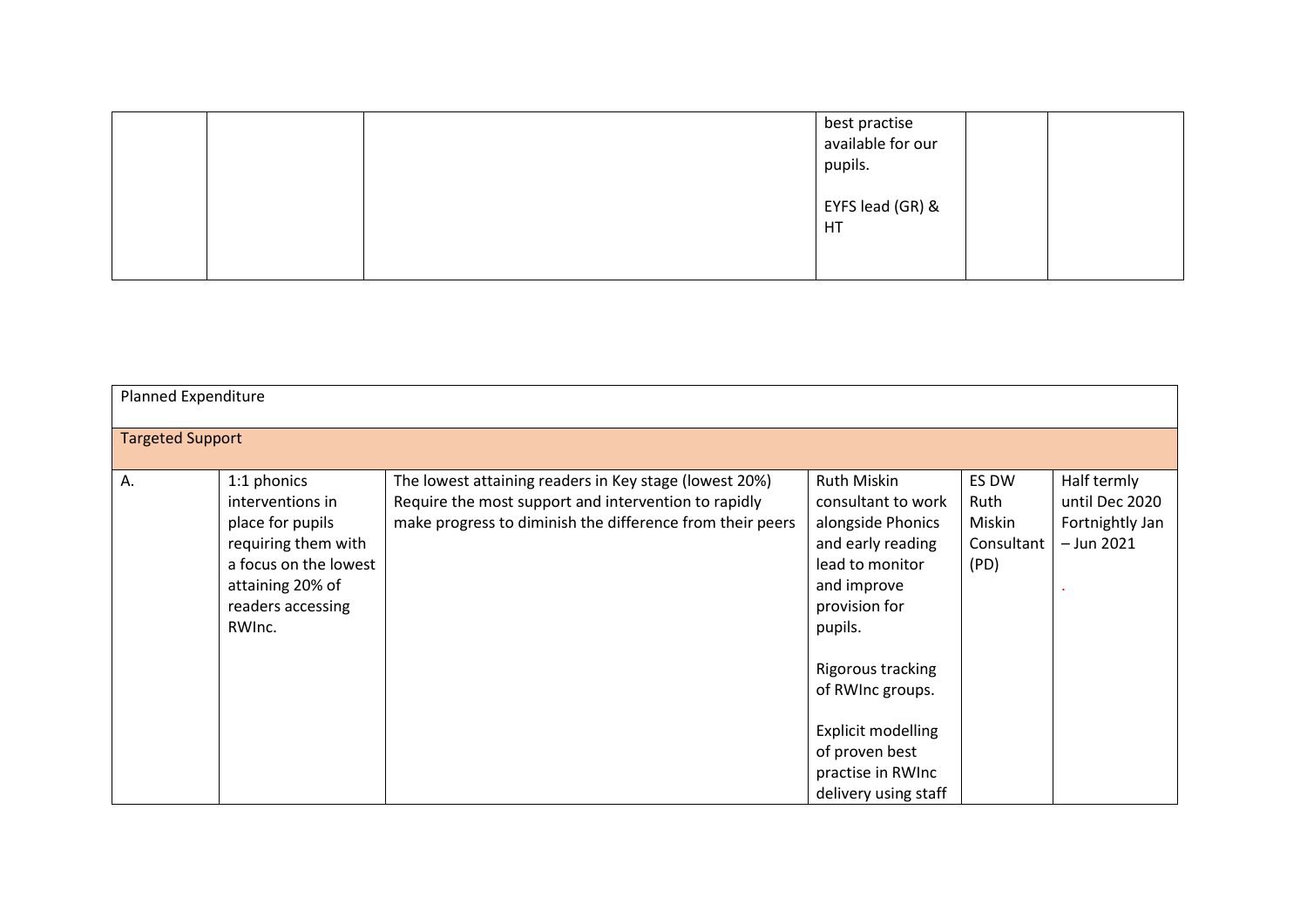|           |                                                                                       |                                                                                                                                                                                                          | expertise<br>throughout school.                                                                                                                                        |                              |                                          |
|-----------|---------------------------------------------------------------------------------------|----------------------------------------------------------------------------------------------------------------------------------------------------------------------------------------------------------|------------------------------------------------------------------------------------------------------------------------------------------------------------------------|------------------------------|------------------------------------------|
|           | 1:1 reading<br>interventions for<br>targetted PP pupils in<br>Key stage 2             | For pupils who do not have strong academic role models<br>at home carefully selected and trained reading volunteers<br>from Beanstalk come into school twice a week to work<br>with targetted PP pupils. | Beanstalk reading<br>volunteers work<br>weekly with<br>targeted pupils.<br>English leader to<br>monitor and<br>quality assure<br>provision along<br>with Head teacher. | <b>CT</b><br><b>DW</b><br>LB | Dec 2020<br>Mar 2021<br><b>July 2021</b> |
| <b>B.</b> | First stop<br>mathematics<br>intervention for year<br>2 in place from<br>autumn term. | Small group targeted intervention for year 2 pupils. Highly<br>skilled and experienced HLTA runs sessions for targeted<br>pupils in Key Stage 1.                                                         | <b>Mathematics</b><br>leader to monitor<br>and look at<br>attainment and<br>progress being<br>made by individual<br>pupils.                                            | ES KO<br>LB                  | Dec 2020<br>Mar 2021<br><b>July 2021</b> |
| <b>B.</b> | 3rd Space learning<br>mathematics<br>intervention for Key<br>stage 2 pupils           | Individualised online tutoring for targeted PP pupils, 2019<br>Key stage 2 cohort made accelerated progress using this<br>approach.                                                                      | Half termly reports<br>for all pupils<br>highlight progress<br>and 'flag up 'any<br>gaps in pupil's<br>learning.                                                       | LB                           | Dec 2020<br>Mar 2021<br><b>July 2021</b> |
| <b>B.</b> | Key stage 2 pupils to<br>access small group<br>interventions in                       | Weekly tutoring in small groups to 'plug the gap' for year<br>6 pupils.                                                                                                                                  | Carefully selected<br>resources bought<br>to allow pupils to<br>access the                                                                                             | CT DW                        | Jan 2021<br>Mar 2021<br><b>July 2021</b> |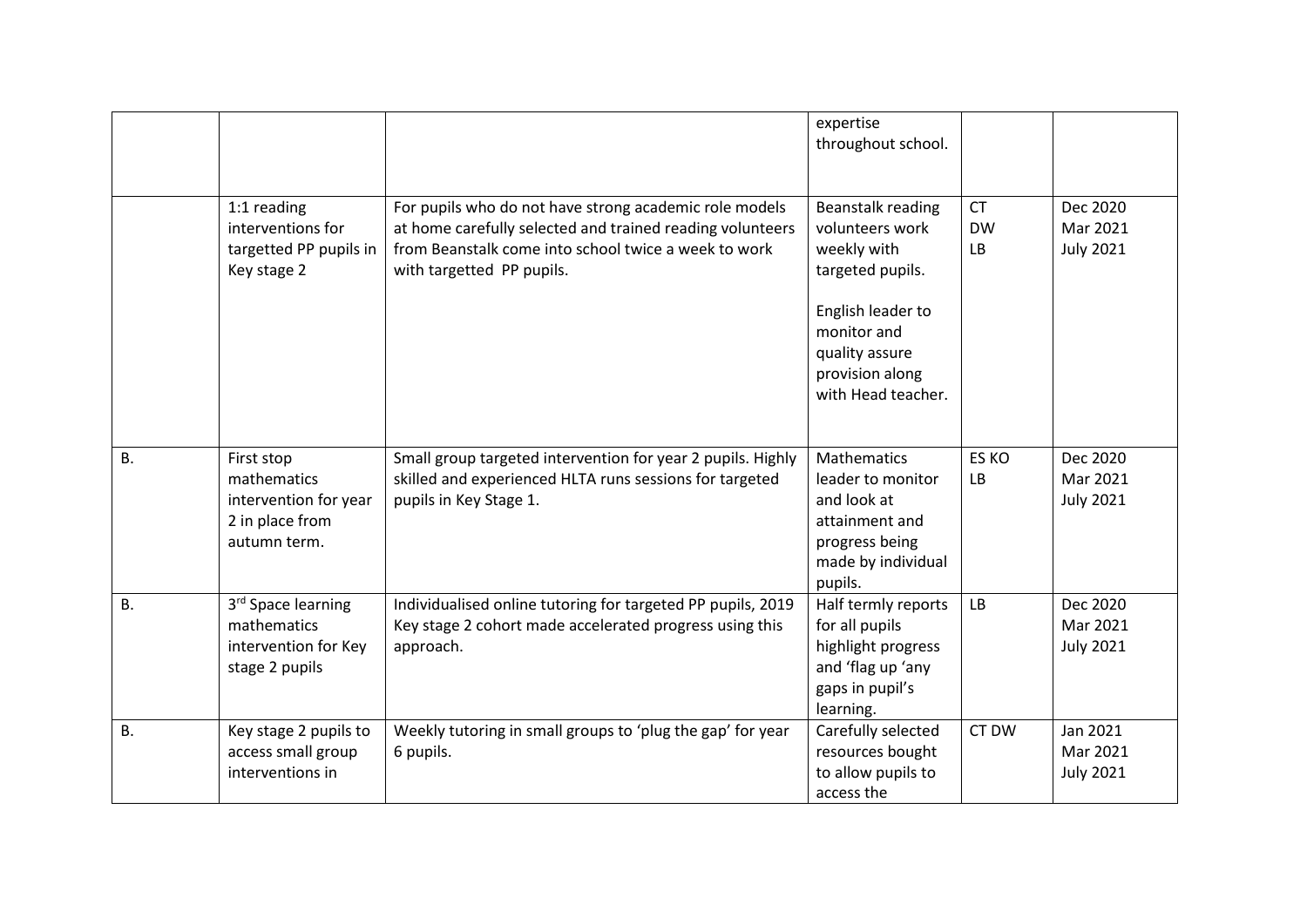| reading, ESPG and | elements of maths,      |  |
|-------------------|-------------------------|--|
| mathematics       | <b>ESPG and reading</b> |  |
|                   | comprehension           |  |
|                   | they are still          |  |
|                   | lacking.                |  |

| C, D, G | Providing Outdoor<br>and adventurous<br>Education for pupils -<br>Use the outdoors<br>and nature as a tool<br>for learning,<br>incorporating<br>Outdoor education<br>into the curriculum to<br>enhance the learning<br>experience and offer<br>high levels of<br>collaborative | https://educationendowmentfoundation.org.uk/resource<br>s/teaching-learning-toolkit/outdoor-adventure-learning/<br>EEF research suggests a gain of 4 months when pupils are<br>involved in outdoor adventurous activities.<br>Sessions outdoors to foster team work and self esteem in<br>the most challenging PP pupils. |                                                                                                                                         | <b>LB</b><br><b>DW</b>       | Mar 2021<br><b>July 2020</b> |
|---------|--------------------------------------------------------------------------------------------------------------------------------------------------------------------------------------------------------------------------------------------------------------------------------|---------------------------------------------------------------------------------------------------------------------------------------------------------------------------------------------------------------------------------------------------------------------------------------------------------------------------|-----------------------------------------------------------------------------------------------------------------------------------------|------------------------------|------------------------------|
|         | learning.<br>ScoutED                                                                                                                                                                                                                                                           |                                                                                                                                                                                                                                                                                                                           |                                                                                                                                         |                              |                              |
| E, G    | Targetting<br>attendance as a<br>priority for pupils,<br>Deputy Head<br>Teacher to lead<br>attendance<br>strategies<br>throughout school.                                                                                                                                      | Robust attendance and absence policies and procedures<br>adhered to, referrals made timely to AIT and other<br>agencies.<br>https://educationendowmentfoundation.org.uk/resource<br>s/teaching-learning-toolkit/behaviour-interventions/                                                                                  | Robust attendance<br>and absence<br>policies and<br>procedures<br>adhered to,<br>referrals made<br>timely to AIT and<br>other agencies. | LB<br><b>DW</b><br><b>RD</b> | Weekly $-$<br>ongoing        |
|         |                                                                                                                                                                                                                                                                                | EEF research suggests a gain of 3 months when<br>behavioural support is given to pupils.                                                                                                                                                                                                                                  | Weekly attendance<br>updates, half<br>termly to parents                                                                                 |                              |                              |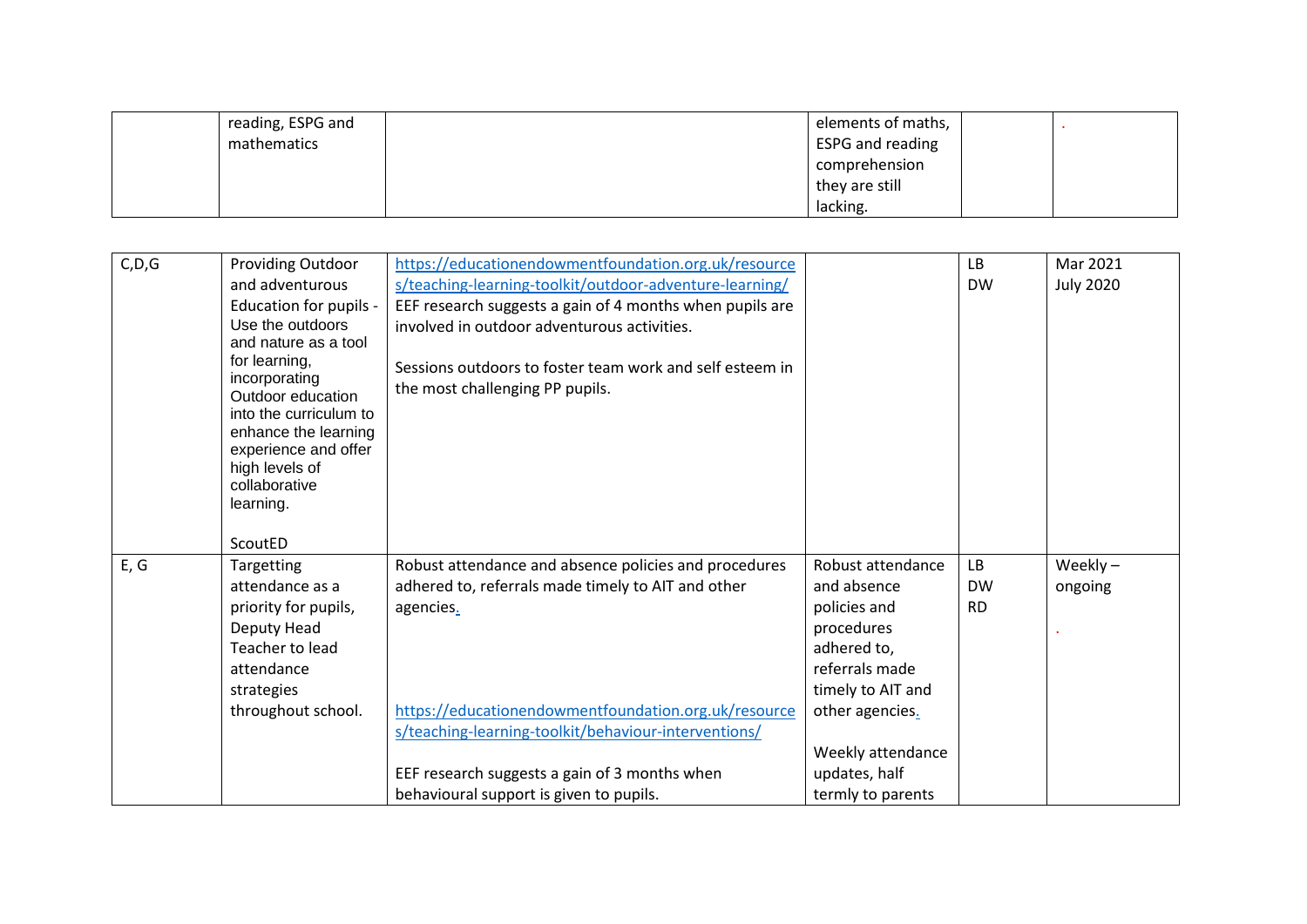|            |                               |                                                              | with targeted work  |          |                  |
|------------|-------------------------------|--------------------------------------------------------------|---------------------|----------|------------------|
|            |                               |                                                              | carried out for     |          |                  |
|            |                               |                                                              | pupils with lowest  |          |                  |
|            |                               |                                                              | attendance or       |          |                  |
|            |                               |                                                              | attendance in       |          |                  |
|            |                               |                                                              | decline.            |          |                  |
| B, D, E, G | Curriculum                    | All Y3 pupils in KS2 have access to regular music            | Monitor quality     | LB       | Dec 2020         |
|            | enrichment - PP               | provision,                                                   | and overall         |          | Mar 2021         |
|            | pupils to be given            | https://educationendowmentfoundation.org.uk/resource         | provision of music  |          | <b>July 2021</b> |
|            | access to music               | s/teaching-learning-toolkit/arts-participation/              | tutoring. Pupils to |          |                  |
|            | tuition.                      | EEF research suggests a gain of 2 months when pupils are     | showcase their      |          |                  |
|            |                               | involved in the arts.                                        | talents to peers    |          |                  |
|            |                               |                                                              | and parents.        |          |                  |
|            |                               |                                                              |                     |          |                  |
|            |                               | Author visits and curriculum launch events with staff        | Monitor writing     |          |                  |
|            |                               | from Durham University.                                      | workshops from      |          |                  |
|            |                               |                                                              | Adam Bushnell,      |          |                  |
|            |                               |                                                              | upskill staff       |          |                  |
| B, D, E, G | Pupils offered                | Pupils may not be able to take part in these activities due  | HT/Admin            | All      | Dec 2020         |
|            | subsidised or fully           | to low income of families.                                   | team/class          | teaching | Mar 2021         |
|            | funded opportunities          |                                                              | teachers all        | staff    | <b>July 2021</b> |
|            | e.g. Residential,             | Class teachers, HT /SMT and admin staff discuss planned      | responsible to plan |          |                  |
|            | <b>Educational Visits, in</b> | visit costs and available subsidies on a case by case basis. | and organise high   |          |                  |
|            | school enrichment             | No trips will be cancelled due to lack of parental           | quality experiences |          |                  |
|            | activities                    | contributions and no pupils will miss out on                 | for all pupils.     |          |                  |
|            |                               | opportunities.                                               |                     |          |                  |
|            |                               |                                                              | Pupil               |          |                  |
|            |                               |                                                              | passports/Curriculu |          |                  |
|            |                               |                                                              | m offer for year    |          |                  |
|            |                               |                                                              | groups to be        |          |                  |
|            |                               |                                                              | produced for        |          |                  |
|            |                               |                                                              | Summer term         |          |                  |